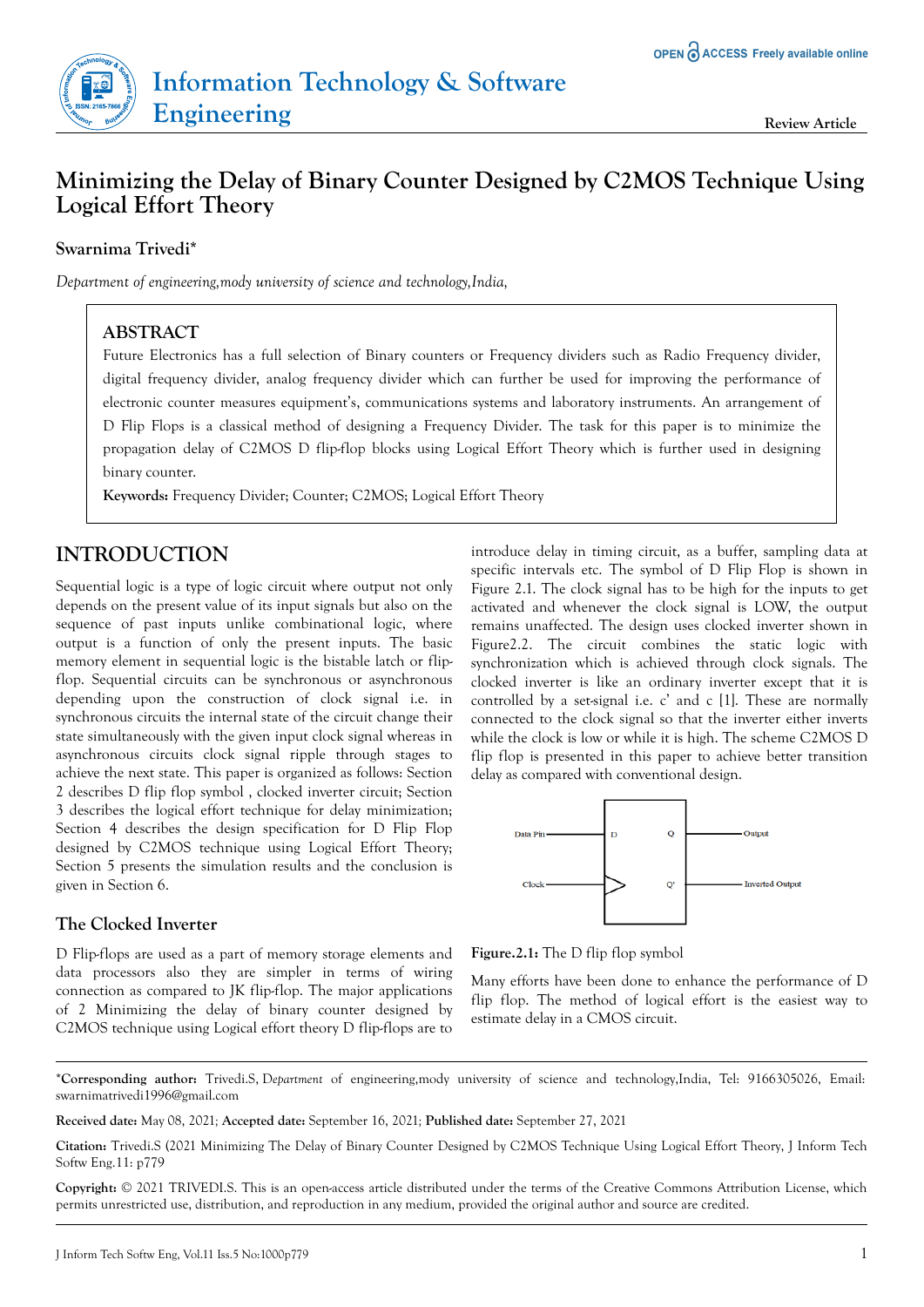

**Figure.2.2:** The Clocked inverter

In particular Transistor Sizing is effective method in reducing delay in particular circuit and through method of logical effort the proper number of logic stages on a path and the best transistor sizes for the logic gates can be estimated.

Minimizing the delay of binary counter designed by C2MOS technique using Logical effort theory

### **DELAY IN A LOGIC GATE**

The logical effort of a logic gate is defined as the number of times worse it is at delivering output current than would be an inverter with identical input capacitance. In the method, the delay of a gate is estimated by modeling it as a linear function of the load being driven as:

 $D = g \times \frac{\text{out}}{\text{in}} + p = g \times h + p$ 

 $= f + p$ 

Logical Effort (g) is the complexity of the gate, relative to a standard inverter circuit .i.e.

 $g = Ch/C$ inv

 $=(\Sigma b)$  Ci)/Cinv

Where, Cb is the combined input capacitance of every signal. Electrical Effort, or Gain (h=cout/cin) describes how the electrical environment of the logic gate affects circuit performance and how the size of the transistors in the gate determines its load-driving capability in any circuit and Parasitic Delay (p) which is a fixed quantity expresses the intrinsic delay of the gate due to its own internal capacitance.

Acc. to Sutherland the minimum delay of any circuit is obtained by distributing the path effort F equally to each gate on the path. Parasitic delay (pinv) of inverter is normalized to unity for our purpose and

N-input NAND = n\*pinv

N-input NOR = n\*pinv

N-way mux = 2n\*pinv

 $XOR = 4*$  pinv

Delay is the smallest when each stage bears some effort

## OPEN C ACCESS Freely available online

#### $F = F1/N$

More importantly, it leads to a natural extension for estimating the minimum delay, D, of a path of complex logic as

$$
D = NF1/N + P
$$

Gate sizes required for calculating least delay

$$
Cin = giCouti/\mathbb{I}
$$

While calculating logical effort length of transistor is kept constant and we capture transistor size by its width, w. As the capacitance of the transistor's gate is proportional to w and its ability to produce output current, or conductance, is also proportional to w [2]. We compute the logical effort as a ratio of capacitances, the units we use to measure capacitance may be Minimizing the delay of binary counter designed by C2MOS technique using Logical effort theory.

arbitrary (as the quantity is ratioless). This observation simplifies the calculations largely. In CMOS processes, pullup transistors must be wider than pulldown transistors to have the same conductance or same resistance  $\mu$  is defined which is  $\mu = \mu n / \mu p$ is the ratio of PMOS to NMOS width in an inverter [3]. For simplicity, we will often assume that  $\gamma = \mu = 2$  which means an inverter will have a pulldown transistor of width w and a pullup transistor of width 2w, represents in Figure 3.1a, so the total input capacitance can be said to be 3w (i.e. 2+1=3).



**Fig.3.1: a)** Inverter **b)** 2-input NAND Gate **c)** 2-input NOR Gate

Similarly we find the logical effort of the 2-input NAND, 2 input NOR gate in Figure 3.1b & Figure 3.1c respectively and of clocked inverter in Figure 2.2 by extracting capacitances from the circuit. The input capacitance of one input signal is equals to the sum of the width of the pulldown transistor and the pullup transistor [4], or  $2+2 = 4$  in NAND gate logic and similarly for 2- input NOR gate  $4+1 = 5$  shown in Figure 3.1c. The input capacitance of logic gates are compared with the input capacitance of the inverter with identical output drive is  $Ciny = 1 + 2 = 3.$ 

According to Equation, the logical effort per input of the 2 input NAND gate is therefore  $g = 4/3$  and  $g = 5/3$  for NOR gate.

Logical effort for clocked inverter is as below:

For input in, gin =  $(4+2/3)$  = 2 Similarly for clock signal c,

$$
gc = (4+2/3) = 2
$$
  
gtotal = (2+2) = 4